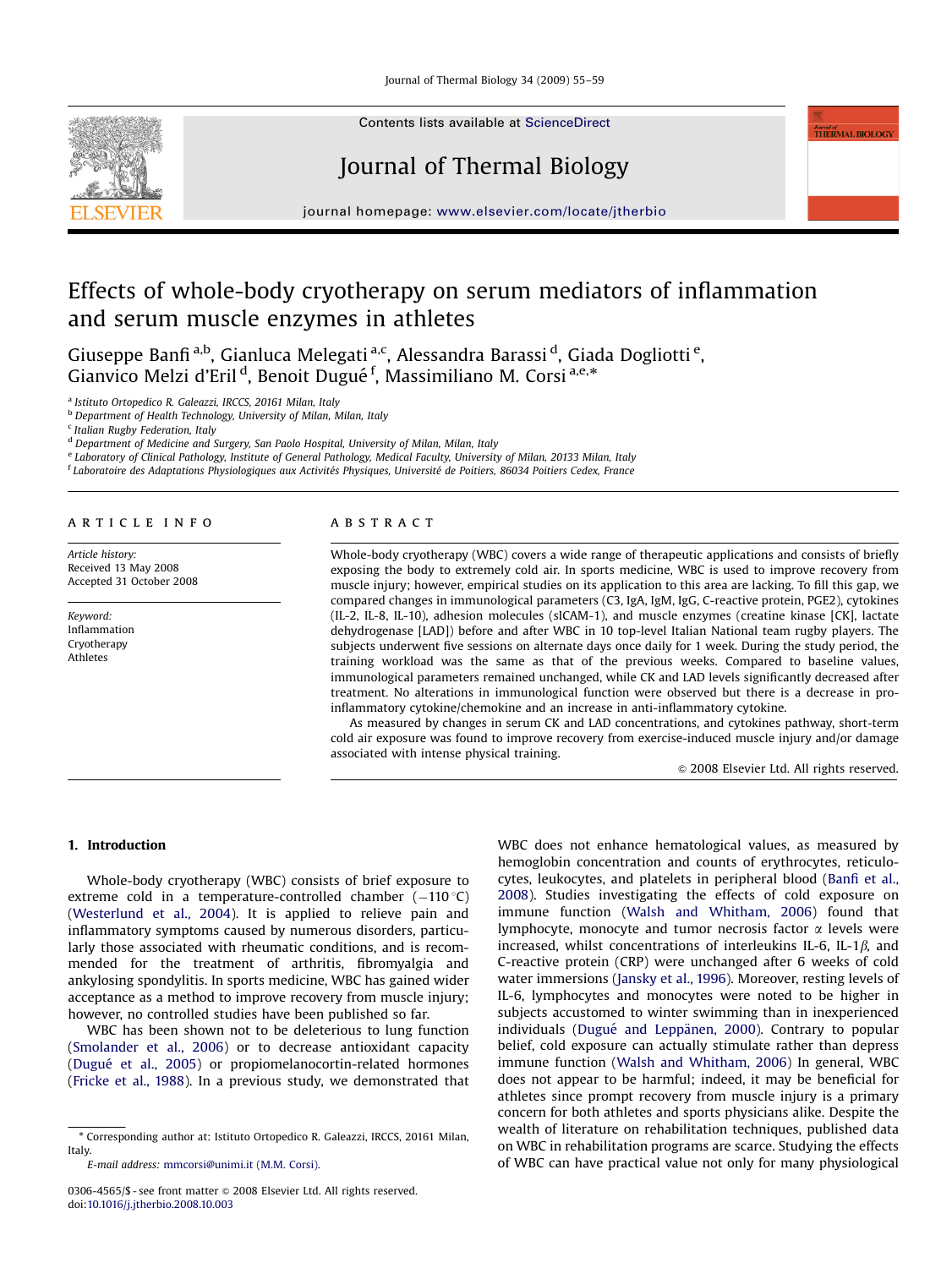and clinical purposes, but also for determining clinical significance in the context of antidoping testing, since techniques that accelerate recovery may be classified as prohibited. Furthermore, post-WBC treatment changes in biochemical and hematological parameters could result outside the threshold range imposed by sports federations and official control agencies, with the athletes classified as being doped, or could be interpreted as an attempt to mask changes caused by illicit treatment different from WBC.

The aim of this study was to determine whether WBC had a positive effect on musculoskeletal metabolism, recovery from exertional muscle damage, and immune function. Biochemical and immunological markers were measured at baseline and after 1 week of WBC treatment (five once-daily sessions) in 10 male rugby players selected randomly from the Italian National team.

## 2. Methods

Ten male athletes (mean age  $26+2.5$  years; mean body-mass index 27.5 $\pm$ 2.3 kg/m<sup>2</sup>) underwent once daily WBC treatment for 5 days (Monday–Wednesday, Friday, and Saturday) at the Olympic Rehabilitation Center of Spała (Poland). Wearing minimal clothing, the subjects were first exposed to very cold air (30 s at  $-60\,^{\circ}\mathrm{C})$ then to extremely cold air  $(2 \text{ min at } -110 \degree C)$ . They reported an improved sense of general well-being and no discomfort or disturbance.

During the study period, the subjects continued with their regular training. The workload was the same as in the previous 6 weeks. Training consisted of 3 h of daily exercises: 1 h of maximal training in the morning, followed by 1 h of submaximal effort, then 1 h of submaximal training in the afternoon, in addition to conditioning exercises.

No illnesses occurred during the study period. Diet was controlled and identical to that of the previous 6 weeks.

The 10 subjects were chosen randomly from the Italian National rugby team (30 athletes). All gave informed consent to the study protocol. Blood samples were drawn by vacutainer tubes at 8 a.m. on the first day of treatment (Monday) and then at the end of treatment on the following Monday. All subjects continued with the same training workload as that of the previous weeks. The time period from the last intense training session was the same for both blood drawings. The serum samples were separated within 3 h from drawing and stored at  $-20^{\circ}C$  until assayed. All biochemical parameters were measured on a Roche Modular (Roche, Basel, Switzerland), except for high-sensitivity CRP (hs-CRP), which was measured nefelometrically on a BN ProSpec analyzer (Behring, Marburg, Germany). PGE2, cytokines (IL-2, IL-8, IL-10) and sICAM-1 were measured with ELISA kits (R&D Systems, Minneapolis, MN, USA) and read on an spectrophotometer (GDV, Milan, Italy).

Statistical analysis was performed using the paired  $t$  test on a MedCalc program (Mariawerke, Belgium). Statistical significance was set at  $p < 0.05$ .

#### 3. Results

Table 1 compares pre- and post-treatment blood chemistry values. A slight but not significant increase in Ig and a slight but not significant decrease in CRP were noted. Lymphocyte and monocyte counts remained substantially unchanged ( $p = n.s.$ ):  $44.7+8.2%$  versus  $37.8+10.6%$  and  $9.6+1.7%$  versus  $9.6+3.5%$ , respectively. LAD and CK both decreased significantly:  $307.7 \pm 103.2$  U/L versus  $183.9 \pm 83.4$  U/L and  $362.3 \pm 34.3$  U/L versus  $318.4 \pm 28.6$  U/L, respectively. The standard deviation in

#### Table 1

Serum concentration of immunological markers and muscle enzymes before and after whole-body cryotherapy (WBC) in 10 top-level rugby players.

|                                    | Before WBC                       | After WBC                         | P value      |
|------------------------------------|----------------------------------|-----------------------------------|--------------|
| $lgG$ (mg/dL)                      | $1262.4 + 196.5$                 | $1286.3 + 186.4$                  | n.s.         |
| $lgM$ (mg/dL)<br>$IgA$ ( $mg/dL$ ) | $97.9 + 33.7$<br>$240.1 + 106.2$ | $100.5 + 35.1$<br>$250.3 + 116.3$ | n.s.<br>n.s. |
| $CRP$ (mg/dL)                      | $0.74 + 0.43$                    | $0.62 + 0.38$                     | n.s.         |
| $C3$ (U/L)                         | $140.3 + 20.9$                   | $142.5 + 21.6$                    | n.s.         |
| $CK$ (U/L)                         | $307.7 + 103.2$                  | $183.9 + 83.4$                    | < 0.01       |
| $LAD$ $(U/L)$                      | $362.3 + 34.3$                   | $318.4 + 28.6$                    | < 0.01       |
| $PGE2$ ( $pg/mL$ )                 | $1162.9 + 292.3$                 | $351.5 + 179.9$                   | < 0.0001     |

 $+$  values are means $+$ SD. CRP—C-reactive protein; C3—C3 proactivator; CK creatine kinase; LAD—lactate dehydrogenase; PGE2—prostaglandin E2.

## Table 2

Serum concentration of cytokines and adhesion molecule before and after wholebody cryotherapy (WBC) in 10 top-level rugby players.

|                 | Before WBC        | After WBC       | P value |
|-----------------|-------------------|-----------------|---------|
| IL-2 $pg/mL$    | $11.37 + 5.91$    | $6.47 + 3.66$   | < 0.05  |
| IL-8 $pg/mL$    | $10.30 + 2.31$    | $8.18 + 2.11$   | < 0.05  |
| $IL-10$ pg/mL   | $41.15 + 3.07$    | $45.84 + 3.55$  | < 0.01  |
| $SICAM-1$ ng/mL | $196.14 + 113.12$ | $74.68 + 44.11$ | < 0.01  |

IL-2—interleukin-2; IL-8—interleukin-8; IL-10—interleukin-10; sICAM-1—soluble intercellular adhesion molecule 1.

the post-treatment values decreased, indicating a greater uniformity of data.

The hs-CRP assay is a highly sensitive test for in measuring CRP levels in inflammation associated with rheumatoid arthritis and cardiac disease. The results of the hs-CRP test were similar to those obtained with conventional CRP testing. The mean hs-CRP before and after WBC was  $0.88\pm0.40$  and  $0.77\pm0.40$  mg/L, respectively ( $p =$  n.s.). Table 2 shows pro-inflammatory cytokines, prostacyclin, and adhesion molecule: a slight significant decrease of IL-2 ( $p < 0.05$ ) and IL-8 ( $p < 0.05$ ), and a very significant increase of IL-10 ( $p < 0.05$ ) were noted. PGE2 was significantly decreased  $(p = 0.0001)$ . Moreover also sICAM-1 decreased in a very significant way  $(p<0.01)$  [\(Fig. 1\)](#page-2-0)

## 4. Discussion

The use of methods other than passive recovery for improving recovery after intense training and competitions in sports is growing. In particular, in rugby, the use of cold water, possibly associated with active recovery (cycling), and the use of cold and hot water immersion are quite popular. WBC refers to brief exposure to very cold air for treating symptoms of various illnesses. In sports medicine, WBC is administered to improve recovery from muscular trauma. As specific studies are lacking, we measured immunological and muscular markers in 10 top-level rugby players of the Italian National team before and after a 1-week course of daily sessions of WBC. The cold has also been shown to increased concentrations of anti-inflammatory cytokines in peripheral blood: it is suggested to have local and systemic anti-inflammatory effect.

We chose to compare changes in immunoglobulin and CRP levels because they are reliable indicators of acute or chronic infection and/or inflammation. Widely available in clinical laboratories, these markers are routinely and easily evaluated in the general population and in athletes. Lymphocyte and monocyte counts and plasma IL-6 concentrations are known to be higher in experienced than in inexperienced winter swimmers, probably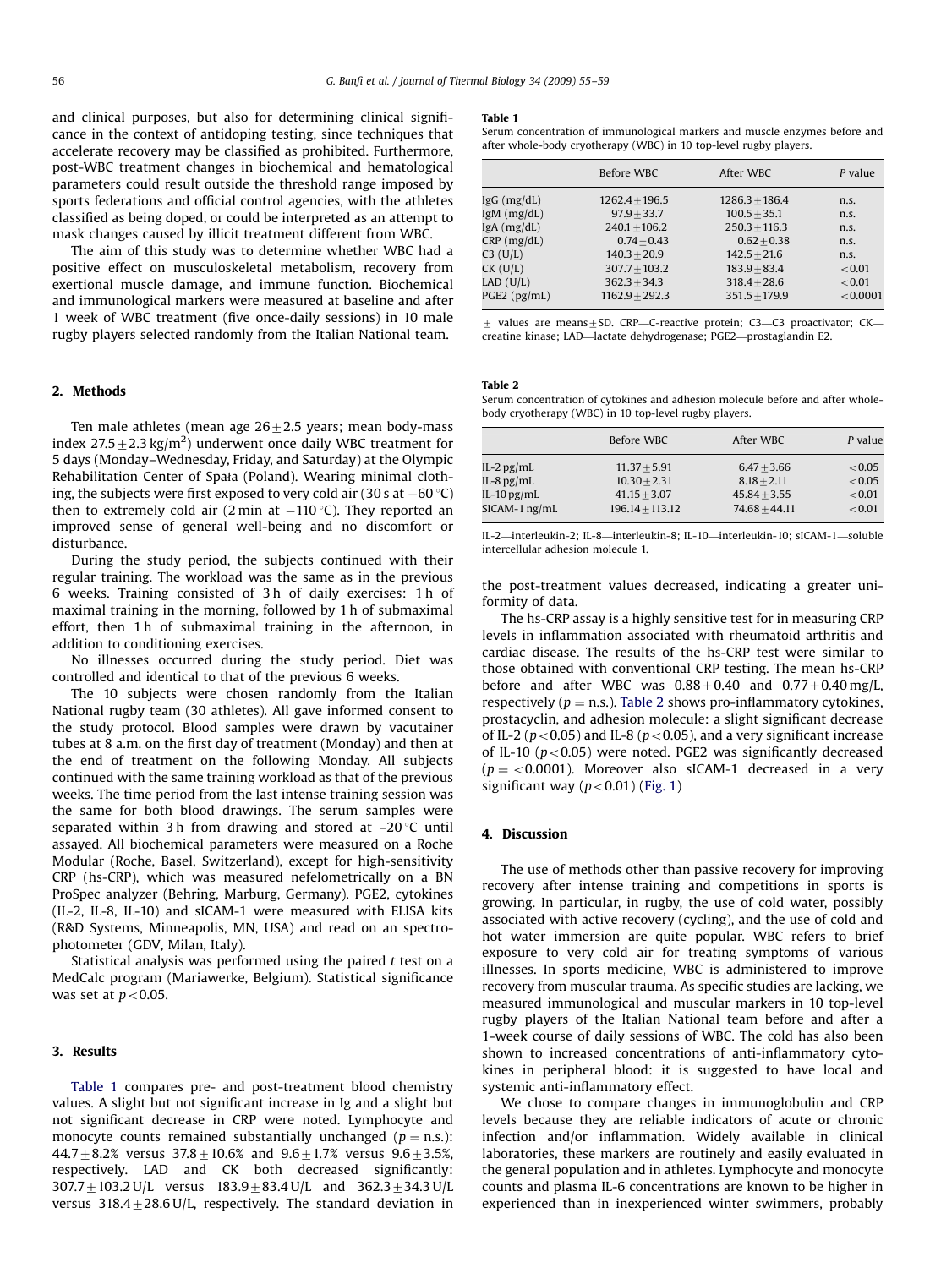<span id="page-2-0"></span>

because of long duration exercise in a cold environment by experienced subjects. WBC is not characterized by changes in immunological markers and does not seem to impair immune function, as measured by using immunological parameters with paracrine activity (Dugué and Leppänen, 2000). It is not clear how WBC relieves pain and other symptoms of rheumatoid arthritis and arthropathies in general, but local cryotherapy has been shown to exert an analgesic effect on and a protective effect against collagenase on cartilage [\(Harris and McCroskery, 1974\)](#page-3-0). The effect of WBC may be linked to alterations of paracrine molecules rather than to systemic immune functions. In sports medicine, WBC has gained wider acceptance as a procedure to improve recovery from muscular trauma; however, controlled studies on athletes are lacking.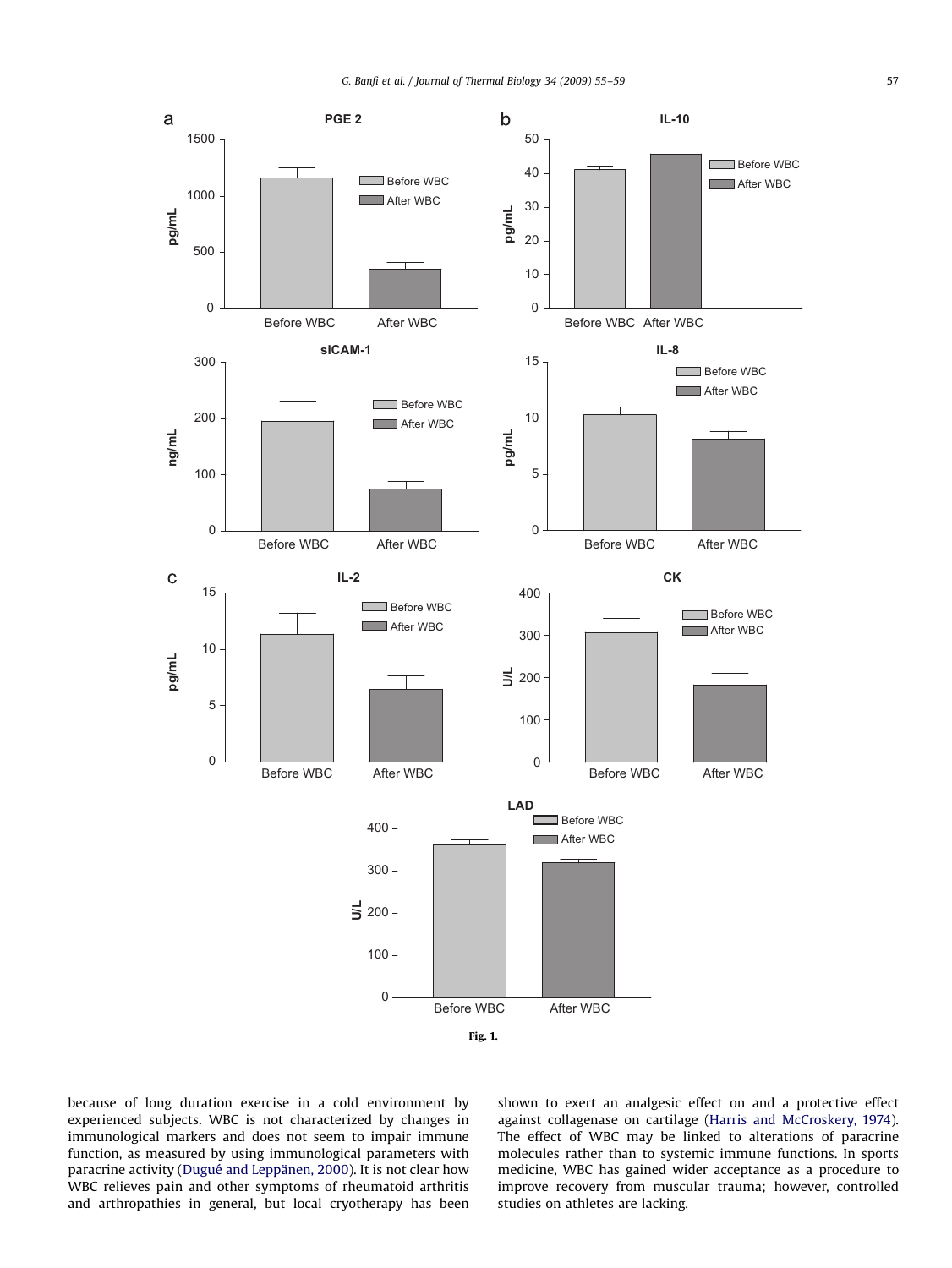<span id="page-3-0"></span>Published data suggest that WBC has no detrimental effect on immunological parameters, although the observation period in this study was too short to evaluate changes in lymphocyte involvement and function. Long-term cold water immersion of healthy males is known to produce slight increases in plasma TNFa, lymphocytes and monocytes [\(Jansky et al., 1996\)](#page-4-0) Specific studies on immunoglobulins during and after WBC are lacking, however.

Several studies have investigated the effect of cold stress on immune system function. Cold exposure in a climate chamber at  $5^{\circ}$ C induced a small, but significant leukocytosis due to an increase in circulating neutrophils and lymphocytes, accompanied by natural killer cell activity (Brenner et al., 1999). The authors remarked that cold exposure had an immunostimulating effect that was possibly related to an enhanced noradrenaline response to the cold.

There is, in general, limited evidence indicating that short- or long-term cold exposure causes immunosuppression. In contrast, a stimulating effect of cold exposure was found to depend on the relationship between the decrease in core temperature and the duration of cold exposure [\(Walsh and Whitham, 2006\)](#page-4-0) In one study, IgA and IgM concentrations were reported to be lower during the first 4 months of a 1-year Antarctic expedition (Gleeson et al., 2000). The change in mucosal immunity was related to the psychological stress of the expedition, but no increase in upper respiratory tract infections was observed. It could be argued that long-term cold exposure, especially when associated with psychological discomfort and mood modifications, depresses immunoglobulin production and release, whereas very short cold exposure does not affect Ig levels. Moreover, cold inhibits the expression of inflammatory mediators; hypothermia inhibits activation of neutrophils and expression of intercellular adhesion molecule-1 (ICAM-1), the adhesion and activation of neutrophils during inflammation (Hanusch et al., 2007). Therefore hypothermia induced expression of the anti-inflammatory cytokines IL-10 ([Scumpia et al., 2004\)](#page-4-0); hypothermia attenuates the inflammatory response during WBC, thus contributing to its beneficial role in organ protection ([Hofstetter et al., 2007](#page-4-0)). As elevated serum CK is a characteristic marker of exertional rhabdomyolysis, it may be used for measuring the effects of workload, recovery and possible overtraining. In a previous study on top-level rugby players, we found that active recovery with leg immersion in cold water after training produced beneficial effects and a decrease in serum total CK concentration in comparison with passive recovery (Banfi et al., 2007). These results were in line with those of Gill et al. (2006) observed in rugby players by measuring CK in interstitial muscular fluid. It seems that acute exposure of the whole body to cold air stimulates muscle fiber repair by reducing cell membrane breakdown or increased cell permeability caused by oxidant agents produced during physical exercise (Banfi et al., 2006). In our subjects, the significant decrease in serum total CK concentration suggested rapid recovery from muscle damage, since the athletes did not change the training scheme or workload during the study period.

No published data are available about the behavior of CK and LAD after WBC. The mechanism underlying the decrease in muscle enzyme levels is unknown. The normal response of the human body to cold exposure is accelerated elimination of triiodothyronine (T3) and activation of the sympathetic nerve system, which increases the release of noradrenaline in the blood (Leppaluoto et al., 2005). The augmented  $T3$  catabolism is not accompanied by activation of the pituitary–thyroid axis during long-term cold exposure, but rather by a hypothyroid-like status (Leppäluoto et al., 2005). Concentrations of thyroid-stimulating hormone, tetraiodothyronine and T3 were unchanged in WBCtreated patients with rheumatoid arthritis [\(Zagrobelny et al.,](#page-4-0) [1992](#page-4-0)). However, even if short-term cold exposure could influence thyroid metabolism, CK is elevated in subclinical hypothyroidism (Hekimsoy and Oktem, 2005). Thyroid response to cold exposure could perhaps act through a decreased sensitivity of mitochondria to ADP and creatine, as well as mitochondrial CK, influencing the entire CK (and muscle isoenzyme LAD) metabolism (Athéa et al., 2007). Sustained noradrenaline stimulation during long-term cold exposure and WBC could play a role in relieving pain and creating an enhanced sense of well-being. However, in top-level athletes exercising in a cold environment, there is a simultaneous increase in noradrenaline and CK levels, with the noradrenaline increase generally higher than that of CK (seven-fold versus two-fold), when compared with baseline values ([Rønsen et al., 2004\)](#page-4-0) Noradrenaline stimulation cannot completely explain the CK decrease in our subjects after WBC treatment, but it may have triggered a cascade of events that induced the decrease.

WBC had no adverse effect on the immunological status of the subjects and had a positive effect on CK and LAD levels.

Moreover, there is an increase of anti-inflammatory cytokine IL-10, and a decrese of pro-inflammatory cytokine IL-2 and chemokine IL-8. We confirmed the decrease of sICAM-1 induced by cold treatment, inducing an anti-inflammatory response, also correlated to decrease of PGE2. PGE2 is synthesized in substantial amounts at sites of inflammation where it acts as a potent vasodilator and sinergistically with other mediators such as histamine and bradykinin causes an increase in vascular permeability and edema. Moreover, PGE2 is a central mediator of febrile response triggered by the inflammatory process and intradermal PGE2 is hyperalgesic in the peripheral nervous system.

The blood chemistry values demonstrate that this treatment cannot be considered as an illegal or unethical procedure, e.g., blood boosting (Banfi et al., 2008). Additional studies on physically active subjects are needed to confirm these findings, possibly including case-control protocol.

## References

- Athe´a, Y., Garnier, A., Fortin, D., Bahi, L., Veksler, V., Ventura-Clapier, R., 2007. Mitochondrial and energetic cardiac phenotype in hypothyroid rat: relevance to heart failure. Pflügers Arch. 455, 431-442.
- Banfi, G., Krajewska, M., Melegati, G., Patacchini, M., 2008. Effects of whole-body cryotherapy on haematological values in athletes. Br. J. Sports. Med., in press, [doi:10.1136/bjsm.2007.043356.](dx.doi.org/10.1136/bjsm.2007.043356)
- Banfi, G., Malavazos, A., Iorio, E., Dolci, A., Doneda, L., Verna, R., et al., 2006. Plasma oxidative stress biomarkers, nitric oxide and heat shock protein in trained elite soccer players. Eur. J. Appl. Physiol. 96, 483–486.
- Banfi, G., Melegati, G., Valentini, P., 2007. Effects of cold-water immersion of legs after training session on serum creatine kinase concentration in rugby players. Br. J. Sports Med. 41, 339.
- Brenner, I., Castellani, J., Gabaree, C., Young, A., Zameckik, J., Shephard, R., Shek, P.N., 1999. Immune changes in humans during cold exposure: effects of prior heating and exercise. J. Appl. Physiol. 87, 699–710.
- Dugué, B., Leppänen, E., 2000. Adaptation related to cytokines in man: effects of regular swimming in ice-cold water. Clin. Physiol. 20, 114–121.
- Dugué, B., Smolander, J., Westerlund, T., Oksa, J., Nieminen, R., Moilanen, E., et al., 2005. Acute and long-term effects of winter swimming and whole-body cryotherapy on plasma antioxidative capacity in healthy women. Scand. J. Clin. Lab. Invest. 65, 395–402.
- Fricke, L., Fricke, R., Wiegelmann, W., 1988. Beeinflussung hormoneller Reaktionen durch Ganzkorperkältetherapie. Z. Phys. Med. Baln. Med. Klim. 17, 363-364.
- Gill, N.D., Beaven, C.M., Cook, C., 2006. Effectiveness of post-match recovery strategies in rugby players. Br. J. Sports Med. 40, 260–263.
- Gleeson, M., Francis, J.L., Lugg, D.J., Clancy, R.L., Ayton, J.M., Reynolds, J.A., et al., 2000. One year in Antarctica: mucosal immunity in three Australian stations. Immunol. Cell. Biol. 78, 616–622.
- Hanusch, C., Novak, K., Gill, I.S., et al., 2007. Hypothermic preservation of lung allograft inhibits cytokine-induced chemoatractant-1, endothelial leucocyte adhesion molecule, vascular cell adhesion molecule-1 and intracellular adhesion molecule-1 expression. Clin. Exp. Immunol. 149, 364–371.
- Harris, E., McCroskery, P., 1974. The influence of temperature and fibril stability on degradation of cartilage by rheumatoid synovial collagenase. N. Engl. J. Med. 290, 1–6.
- Hekimsoy, Z., Oktem, I.K., 2005. Serum creatine kinase levels in overt and subclinical hypothyroidism. Endocr. Res. 31, 171–175.